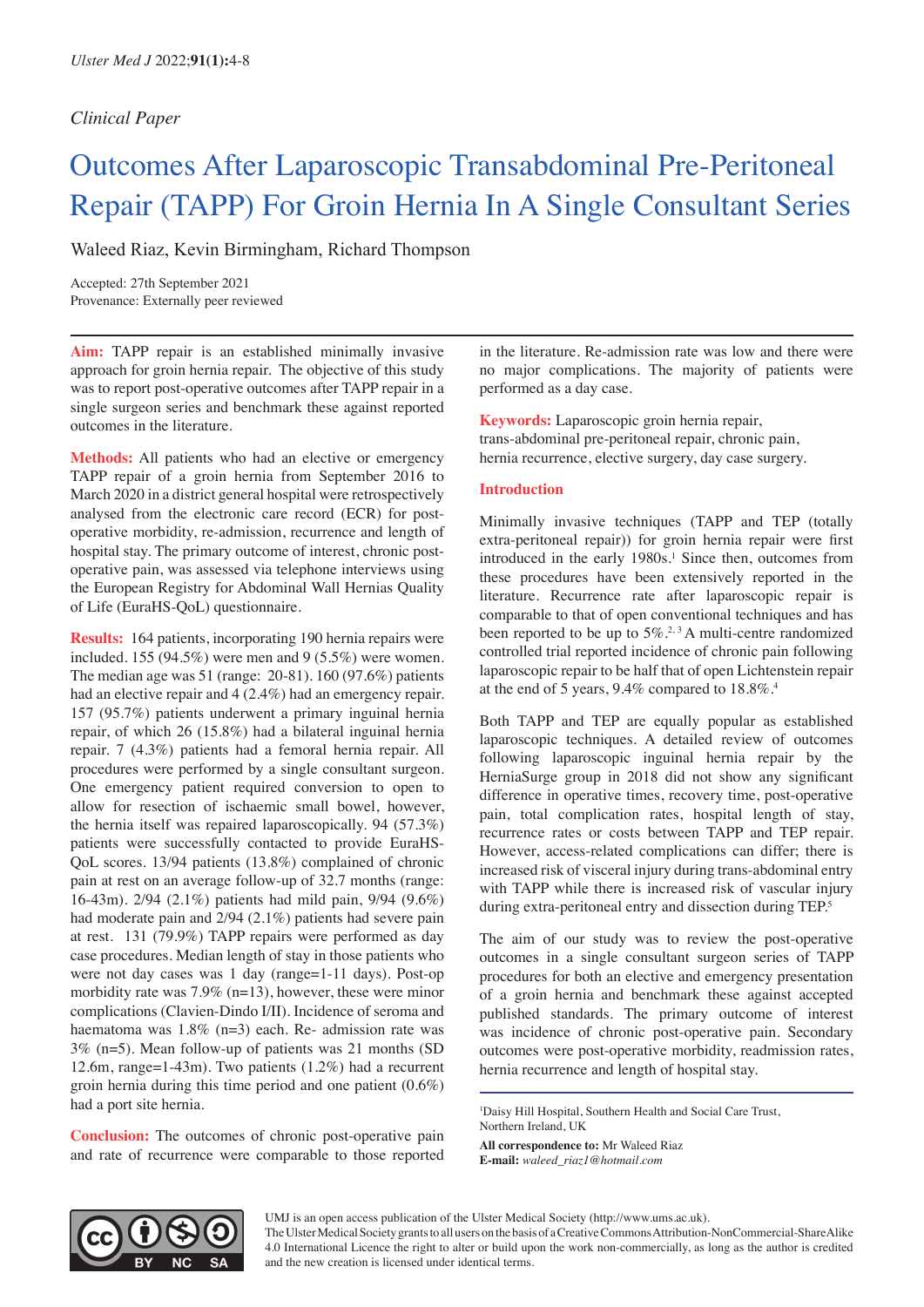# **Methods**

All patients who had an elective or emergency TAPP repair of a groin hernia at our district general hospital from September 2016 to March 2020 by one consultant surgeon were retrospectively analysed for post-operative morbidity, re-admission, hernia recurrence and length of hospital stay. All information was retrieved from electronic care records (ECR) by assessing discharge summaries and any subsequent documents or relevant investigations that may report a recurrence.

All patients presenting with an elective or emergency groin hernia were offered a TAPP repair unless they had a large, irreducible inguinoscrotal hernia when an open repair was offered. A standard 3-port TAPP repair was performed using a flat 15x10cm lightweight, macroporous polyester mesh secured in a standard way with absorbable tacks and the peritoneal flap closed with an absorbable continuous suture.

Chronic post-operative pain was defined as pain occurring more than 3 months after surgery, as per the International Association of the Study of Pain,<sup>6</sup> and was analysed using the European Registry for Abdominal Wall Hernias Quality of Life (EuraHS-QoL) score via telephone interviews. The EuraHS-QoL score is a validated disease-specific, patientreported outcome tool that can be used to quantify pain at the site of the hernia repair, restriction of daily activities and cosmetic discomfort.<sup>7</sup>.8 We did not have any preoperative scores for this cohort of patients and cosmetic scores were not recorded as it was felt that this outcome is more relevant to major incisional hernia repairs. Reasonable efforts were made to contact initial non-responders on at least 2 further occasions in order to maximise the data obtained.

Descriptive statistics were used to analyse the data in Microsoft Excel (Version 16.16.22).

# **Results**

164 patients, 94.5% (n=155) men and 5.5% (n=9) women, were included in the defined time period. The median age of the patients was 51 (range: 20-81). 160 (97.6%) patients had an elective repair and 4 (2.4%) had an emergency repair. 157 (95.7%) patients underwent a primary inguinal hernia repair, of which 26 (15.8%) patients had a bilateral inguinal hernia repair. 7 (4.3%) patients had a femoral hernia repair. Therefore, the total number of groin hernia repairs was 190. All procedures were done by a single consultant surgeon (RT). One patient required conversion to open to allow for resection of ischaemic bowel in a strangulated femoral hernia, however, the hernia itself was repaired laparoscopically.

131 (79.9%) patients were performed as a day case. Median length of stay in those patients who were not day cases was 1 day (range=1-11 days). Post-operative morbidity occurred in 13 (7.9%) patients. These were all minor complications (Clavien-Dindo I/II) as outlined in Table 1. 3 (1.8%) patients had a seroma and  $3(1.8\%)$  had a haematoma.  $5(3\%)$  patients

| <b>Table 1: Post-operative complications</b> |                                                    |                                   |                 |                                                                       |
|----------------------------------------------|----------------------------------------------------|-----------------------------------|-----------------|-----------------------------------------------------------------------|
| <b>Patient</b><br>Age                        | <b>Morbidity</b>                                   | Clavien-<br><b>Dindo</b><br>Grade | Day Post-<br>op | Management                                                            |
| 58                                           | Vasovagal episode                                  |                                   | $\mathbf{0}$    | Conservative                                                          |
| 20                                           | Urinary retention                                  | T                                 | $\mathbf{0}$    | Catheterized                                                          |
| 75                                           | Urinary retention                                  | T                                 | $\mathbf{0}$    | Catheterized                                                          |
| 70                                           | Haematoma                                          | I                                 | $\mathbf{1}$    | Conservative                                                          |
| 50                                           | Nausea & Vomiting                                  | T                                 | $\overline{2}$  | Non-specific, resolved with<br>conservative management,<br>discharged |
| 76                                           | <b>Chest Sepsis, Paralytic</b><br>Ileus, Haematoma | $\mathbf{I}$                      | $\overline{2}$  | IV antibiotics<br><b>TPN</b><br>HDU Level 2 care                      |
| 37                                           | Haematoma                                          | $\mathbf{I}$                      | 6               | Conservative                                                          |
| 70                                           | Port site infection                                | $\Pi$                             | $\overline{7}$  | Oral antibiotics                                                      |
| 51                                           | Pleuritic chest pain                               | T                                 | 8               | Admitted under medics,<br>negative CTPA, discharged                   |
| 44                                           | Testicular pain and<br>bruising                    | T                                 | 16              | Required admission, non-<br>specific, conservative<br>management      |
| 42                                           | Seroma                                             | I                                 | 24              | Conservative                                                          |
| 32                                           | Seroma                                             |                                   | 51              | Conservative                                                          |
| 33                                           | Seroma                                             |                                   | 75              | Conservative                                                          |

needed a re-admission (Table 2). Mean follow-up of patients was 21 months (SD 12.6m, range=1-43m). 2 patients (1.2%) had a recurrent groin hernia during this time period. One (0.6%) patient had a port site hernia.

# Table 2: Re-admissions

| <b>Reason for Admission</b>        | Day<br>Post-op | <b>Diagnosis and Treatment</b>                                     |
|------------------------------------|----------------|--------------------------------------------------------------------|
| Nausea & Vomiting                  | $\overline{2}$ | Non-specific, resolved with conservative<br>management, discharged |
| Pyrexia & suprapubic<br>tenderness | 6              | Infective collection, resolved with IV antibiotics                 |
| Pleuritic chest pain               | $\mathbf{8}$   | Admitted under medics, CTPA negative,<br>discharged                |
| Testicular pain and bruising       | 16             | Non-specific, conservative management                              |
| Groin swelling & pain              | 24             | Conservative management                                            |

94 patients were available to provide EuraHS-QoL scores via telephone interviews. Mild pain was defined as score 1 to 3, moderate pain as score 4 to 7 and severe pain as score 8 to 10. Likewise, restriction to daily activities, both indoor and outdoor, and restriction to sports and heavy labour was also stratified as mild (score 1-3), moderate (score 4-7) and severe (score 8-10). Pain and restriction scores of contactable patients are described in detail in Tables 3-6.

# Table 3: Post-operative pain scores

| *Average follow-up |                                            |                                               |                                            |
|--------------------|--------------------------------------------|-----------------------------------------------|--------------------------------------------|
| Severity of pain   | Pain at rest<br>$n$ (%)                    | Pain during day-to-<br>day activities<br>n(%) | <b>Pain during last</b><br>week<br>$n$ (%) |
|                    | [Avg. $f/u^* = 32.7m$<br>$(range=16-43m)]$ | [Avg. $f/u=30.5m$ ]<br>$(range=16-43)$ ]      | [Avg. $f/u=28.8m$ ]<br>$(range=16-43)$     |
| Mild               | $2(2.1\%)$                                 | $2(2.1\%)$                                    | $1(1.1\%)$                                 |
| Moderate           | $9(9.6\%)$                                 | $8(8.5\%)$                                    | $10(10.6\%)$                               |
| Severe             | $2(2.1\%)$                                 | $5(5.3\%)$                                    | $2(2.1\%)$                                 |
| Total              | 13 (13.8%)                                 | $15(15.9\%)$                                  | 13 (13.8%)                                 |

#### Table 4: Post-operative restriction to activities

| <b>Severity of restriction to</b> | <b>Restriction to daily indoor</b> | <b>Restriction to daily</b> |
|-----------------------------------|------------------------------------|-----------------------------|
| activities                        | activities                         | outdoor activities          |
|                                   | $n (\%)$                           | $n$ (%)                     |
|                                   | [ $Avg. f/u=24.2m$ ]               | [Avg. $f/u=20.2m$ ]         |
|                                   | $(range=16-42m)]$                  | $(range=16-34m)]$           |
| Mild                              | $4(4.3\%)$                         | $2(2.1\%)$                  |
| Moderate                          | None                               | $3(3.2\%)$                  |
| Severe                            | $2(2.1\%)$                         | $1(1.1\%)$                  |
| Total                             | $6(6.4\%)$                         | $6(6.4\%)$                  |

The Ulster Medical Society grants to all users on the basis of a Creative Commons Attribution-NonCommercial-ShareAlike 4.0 International Licence the right to alter or build upon the work non-commercially, as long as the author is credited and the new creation is licensed under identical terms.



UMJ is an open access publication of the Ulster Medical Society (http://www.ums.ac.uk).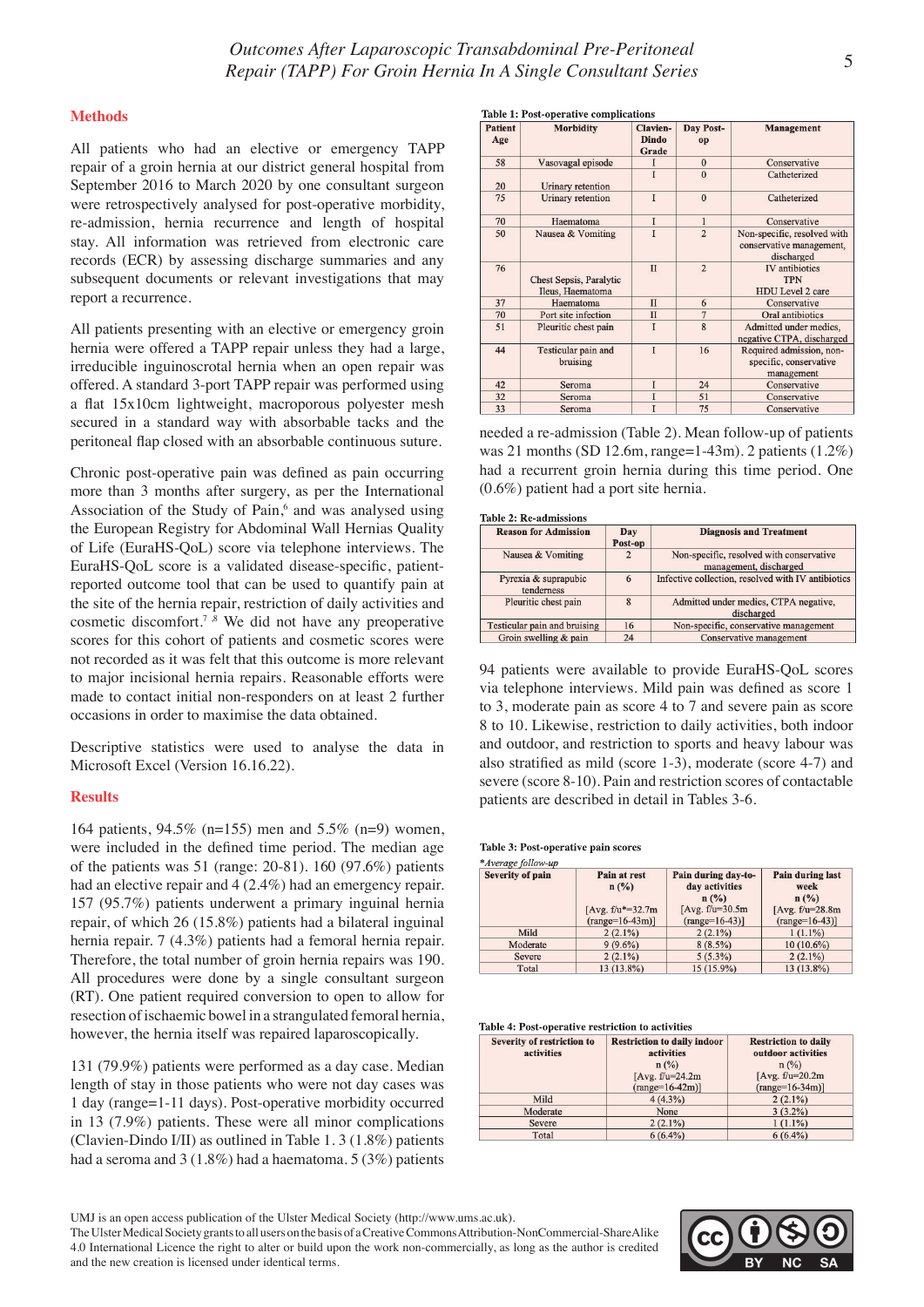### Table 5: Post-operative restriction to sports

| <b>Severity of restriction</b> | <b>Restriction to sports</b>    |  |
|--------------------------------|---------------------------------|--|
|                                | Avg. $f/u=23.6m$ (range=16-43m) |  |
| Mild                           | None                            |  |
| Moderate                       | $5(7.9\%)$                      |  |
| Severe                         | $2(3.2\%)$                      |  |
| Did not do sports              | 31 (33%)                        |  |

Table 6: Post-operative restriction to heavy labour

| <b>Severity of restriction</b> | <b>Restriction to heavy labour</b> |  |
|--------------------------------|------------------------------------|--|
|                                | [ $Avg$ f/u= $26.2$ m]             |  |
| Mild                           | $4(5.4\%)$                         |  |
| Moderate                       | 3(4%)                              |  |
| Severe                         | 2(2.7%)                            |  |
| Did not do heavy labour        | 20(21%)                            |  |

# **Discussion**

This was a retrospective study which aimed at reporting important surgical outcomes after laparoscopic TAPP repair of groin hernia. The primary outcome of interest was the incidence of chronic post-operative pain. Prevalence of chronic post-operative pain ranges from 1 to 32% in the literature. The incidence of chronic pain in our cohort was 13-16%, of which approximately 5% was reported to be severe by patients. Table 7 shows our rate of chronic pain when compared to other studies. $4,9-17$ 

#### Table 7: Prevalence of chronic pain

| <b>Study</b>            | Chronic pain in    | Chronic pain in open |  |  |
|-------------------------|--------------------|----------------------|--|--|
|                         | laparoscopic group | group                |  |  |
| Butters 2007            | 13/81 (16%)        | 24/76 (31.5%)        |  |  |
| <b>Eker 2012</b>        | 37/247 (15%)       | 66/235 (28.1%)       |  |  |
| Eklund 2010             | 58/616 (9.4%)      | 124/659 (18.8%)      |  |  |
| Gokalp 2003             | $1/61(1.6\%)$      | 0/62(0)              |  |  |
| Heikkinen 2004          | 0/62(0)            | $4/59(6.8\%)$        |  |  |
| Lau 2006                | $9/91(9.9\%)$      | 18/83 (21.7%)        |  |  |
| Pokorny 2008            | 6/119(5%)          | $4/65(6.1\%)$        |  |  |
| Sevinc 2019             | $5/147(3.4\%)$     | 39/155 (25.2%)       |  |  |
| <b>Wang 2013</b>        | 0/168(0)           | $2/84(2.4\%)$        |  |  |
| Westin 2016             | 39/188 (20.7%)     | $62/187(33.1\%)$     |  |  |
| Riaz et al. (our study) | 13/94 (13.8%)      | X                    |  |  |

The lack of a standard definition is primarily responsible for the variable rates of chronic pain reported in the literature.<sup>18-21</sup> A recent systematic review identified 22 different definitions of chronic post-operative inguinal pain, of which the definition provided by the International Association for the Study of Pain was applied most often.<sup>22</sup> This is the definition we have used in our study.

Molegraaf et al. also noted that the Visual Analog Scale (VAS) and the Short Form-36 (SF-36) were the most commonly used assessment methods for pain intensity and quality of life (QoL) assessment after inguinal hernia repair.<sup>22</sup> Several hernia-specific scores have been validated for assessment of pain and QoL in hernia patients: Carolina Comfort Scale (CSS), Inguinal Pain Questionnaire (IPQ) and the recently validated EuraHS-QoL score.<sup>7, 23, 24</sup> The EuraHS-QoL score takes into account patient-reported outcome measures of pain and QoL, has been validated for use both pre- and postoperatively, uses fewer questions and is easier to use; hence why we opted to use it for pain and QoL assessment in our study.

There is good evidence in the literature supporting the superiority of laparoscopic groin hernia repair to open

repair with regards to early post-operative pain, analgesia requirement, time to return to normal daily activities and chronic pain.4,25-29 A recent updated network meta-analysis has reaffirmed these findings: apart from significantly reduced early postoperative pain, time to return to work/activities and chronic pain, minimally invasive TEP and TAPP were also associated with significantly reduced risk of hematoma and wound infection compared to the open Lichtenstein tensionfree repair. However, risk of hernia recurrence and seroma were similar between both groups, so was the post-operative length of hospital stay.<sup>30</sup>

In our study, recurrence rate was low and well within rates reported in the literature (Table 8).<sup>4, 9-17, 31, 32</sup> Immediate postoperative morbidity was uncommon and of minor severity. None of the patients required any immediate operative reintervention. The British Association of Day Surgery has suggested that 80% of inguinal hernia repairs should be carried out as day case procedures.33 This figure was achieved in our cohort.

|  | Table 8: Hernia recurrence rates |  |
|--|----------------------------------|--|
|  |                                  |  |

| <b>Study</b>            | Chronic pain in    | Chronic pain in open |  |  |
|-------------------------|--------------------|----------------------|--|--|
|                         | laparoscopic group | group                |  |  |
| Anadol 2004             | 0/25(0)            | 0/25(0)              |  |  |
| Butters 2007            | $1/81(1.2\%)$      | 1/76(1.3%)           |  |  |
| <b>Eker 2012</b>        | 12/247 (4.9%)      | 19/235 (8.1%)        |  |  |
| Eklund 2010             | 21/616(3.4%)       | $7/659(1.1\%)$       |  |  |
| Gokalp 2003             | 0/61(0)            | 0/62(0)              |  |  |
| Heikkinen 2004          | $5/62(8.1\%)$      | $2/59(3.4\%)$        |  |  |
| <b>Koju 2017</b>        | $3/51(5.9\%)$      | 0/51(0)              |  |  |
| Lau 2006                | 0/100(0)           | 0/100(0)             |  |  |
| Pokorny 2008            | 6/119(5%)          | 0/65(0)              |  |  |
| Sevinc 2019             | $5/147(3.4\%)$     | $8/155(5.2\%)$       |  |  |
| <b>Wang 2013</b>        | 0/168(0)           | 4/84(4.8%)           |  |  |
| Westin 2016             | $2/188(1.1\%)$     | 4/187(2.1%)          |  |  |
| Riaz et al. (our study) | 1/190(1.05%)       | X                    |  |  |

The 2009 European Hernia Society (EHS) guidelines recommend that bilateral hernia should preferably be treated by a laparoscopic method provided expertise is available.<sup>34</sup> The advantages of laparoscopic repair (faster recovery, lower risk of chronic pain and cost-effectiveness) are increased when performing two hernia repairs via the same approach. The European Association of Endoscopic Surgery (EAES) guidelines also recommend laparoscopic repair to be an excellent choice in bilateral groin hernias.<sup>35</sup> This view is also endorsed by the British Hernia Society groin hernia guidelines. These guidelines also recommend laparoscopic approach to be the preferred method of choice in women, in patients at risk of chronic pain (younger patients, other chronic pain problems, pre-operative presentation of severe groin pain with only a small hernia on palpation) and in patients with a recurrent hernia if the index operation was an open repair.36

The Department of Health (DoH) Northern Ireland published a policy statement in July 2020 for the proposed establishment of a regional service for day case elective care procedures in Northern Ireland.<sup>37</sup> Elective procedures could therefore be carried out without any competition from emergency procedures, thus reducing the likelihood of last-minute cancellations. Furthermore, at COVID-light or COVID-free facilities, this could also minimise risk to



UMJ is an open access publication of the Ulster Medical Society (http://www.ums.ac.uk).

The Ulster Medical Society grants to all users on the basis of a Creative Commons Attribution-NonCommercial-ShareAlike 4.0 International Licence the right to alter or build upon the work non-commercially, as long as the author is credited and the new creation is licensed under identical terms.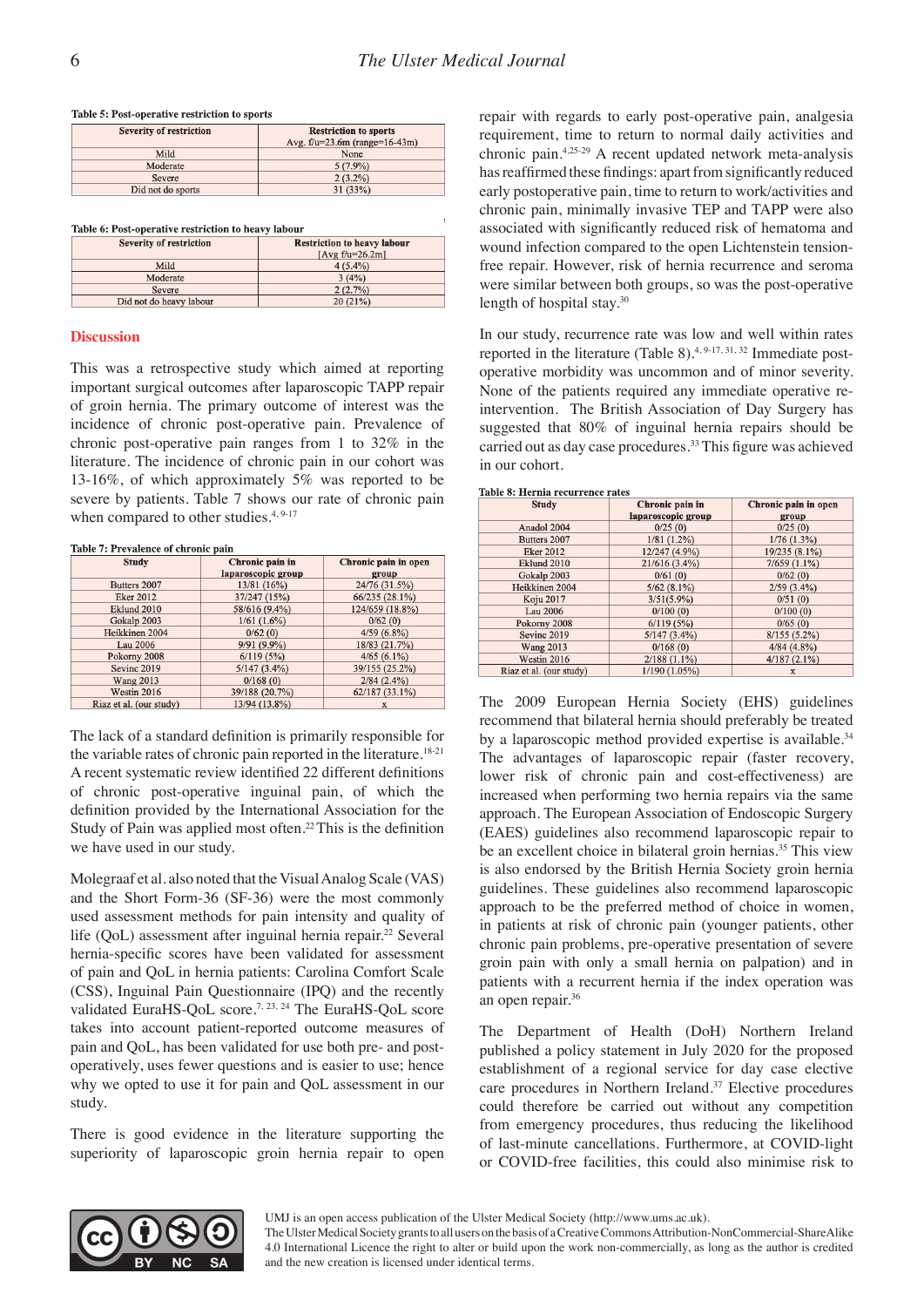elective patients and allow more effective use of resources. A regional elective service could potentially reduce waiting times for elective procedures that have seen an all-time high as a result of the COVID-19 pandemic.<sup>38</sup>

One of the general surgical procedures proposed in the DoH policy statement is primary repair of an inguinal hernia. In view of the arguments put forward in our paper in favour of laparoscopic repair, we propose that the regional elective surgical services in Northern Ireland should consider offering laparoscopic repair at least to the patient groups that are highly likely to benefit from it: young men, women, and bilateral or recurrent hernias. Our data show acceptable levels of chronic pain and hernia recurrence following laparoscopic hernia repair in all patients deemed suitable for a laparoscopic repair and also reaffirm that the figure of 80% day cases is achievable with the laparoscopic approach.

# **Conflict of Interest:** None declared.

# **REFERENCES:**

- 1. Lau WY. History of treatment of groin hernia. *World J Surg.* 2002; **26(6)**: 748-59.
- 2. Liem MS, van Duyn EB, van der Graaf Y, van Vroonhoven TJ; Coala Trial Group. Recurrences after conventional anterior and laparoscopic inguinal hernia repair: a randomized comparison. *Ann Surg*. 2003; **237(1)**: 136-41.
- 3. Langeveld HR, van't Riet M, Weidema WF, Stassen LP, Steyerberg EW, Lange J et al. Total extraperitoneal inguinal hernia repair compared with Lichtenstein (the LEVEL-Trial): a randomized controlled trial. *Ann Surg.* 2010; **251(5)**: 819-24.
- 4. Eklund A, Montgomery A, Bergkvist L, Rudberg C; Swedish Multicentre Trial of Inguinal Hernia Repair by Laparoscopy (SMIL) study group. Chronic pain 5 years after randomized comparison of laparoscopic and Lichtenstein inguinal hernia repair. *Br J Surg.* 2010; **97(4):** 600-8.
- 5. HerniaSurge Group. International guidelines for groin hernia management. *Hernia.* 2018; **22(1)**: 1-165.
- 6. Classification of chronic pain. Descriptions of chronic pain syndromes and definitions of pain terms. Prepared by the International Association for the Study of Pain, Subcommittee on Taxonomy. *Pain Suppl*. 1986; **3**: S1-226.
- 7. Muysoms FE, Vanlander A, Ceulemans R, Kyle-Leinhase I, Michiels M, Jacobs I *et al.* A prospective, multicenter, observational study on quality of life after laparoscopic inguinal hernia repair with ProGrip laparoscopic, self-fixating mesh according to the European Registry for Abdominal Wall Hernias Quality of Life Instrument. *Surgery*. 2016; **160(5):**1344-57.
- 8. The EHS Registry: EuraHS Quality of Life Score [Internet]. Madrid, Spain: European Hernia Society; 2020. [cited 2021 Mar 20] Available from: https://eurahs.eu/EuraHS-Quality-of-Life-Score.php. [Last accessed November 2021.]
- 9. Butters M, Redecke J, Köninger J. Long-term results of a randomized clinical trial of Shouldice, Lichtenstein and transabdominal preperitoneal hernia repairs. *Br J Surg.* 2007; **94(5)**: 562-5
- 10. Eker HH, Langeveld HR, Klitsie PJ, van't Riet M, Stassen LP, Weidema WF *et al*. Randomized clinical trial of total extraperitoneal inguinal hernioplasty vs Lichtenstein repair: a long-term follow-up study. *Arch Surg*. 2012; **147(3)**: 256-60.
- 11. Gokalp A, Inal M, Maralcan G, Baskonus I. A prospective randomized study of Lichtenstein open tension-free versus laparoscopic totally

extraperitoneal techniques for inguinal hernia repair. *Acta Chir Belg.* 2003; **103(5)**: 502-6.

- 12. Heikkinen TJ, Haukipuro K, Koivukangas P, Hulkko A. A prospective randomized outcome and cost comparison of totally extraperitoneal endoscopic hernioplasty versus Lichtenstein hernia operation among employed patients. *Surg Laparosc Endosc.* 1998; **8(5)**: 338-44.
- 13. Lau H, Patil NG, Yuen WK. Day-case endoscopic totally extraperitoneal inguinal hernioplasty versus open Lichtenstein hernioplasty for unilateral primary inguinal hernia in males: a randomized trial. *Surg Endosc.* 2006 Jan; **20(1)**: 76-81.
- 14. Pokorny H, Klingler A, Schmid T, Fortelny R, Hollinsky C, Kawji R *et al.* Recurrence and complications after laparoscopic versus open inguinal hernia repair: results of a prospective randomized multicenter trial. *Hernia.* 2008; **12(4)**: 385-9.
- 15. Sevinç B, Damburacı N, Güner M, Karahan Ö. Comparison of early and long term outcomes of open Lichtenstein repair and totally extraperitoneal herniorrhaphy for primary inguinal hernias. *Turk J Med Sci.* 2019; **49(1)**: 38-41.
- 16. Wang WJ, Chen JZ, Fang Q, Li JF, Jin PF, Li ZT. Comparison of the effects of laparoscopic hernia repair and Lichtenstein tension-free hernia repair. *J Laparoendosc Adv Surg Tech A*. 2013; **23(4)**: 301-5.
- 17. Westin L, Wollert S, Ljungdahl M, Sandblom G, Gunnarsson U, Dahlstrand U. Less pain 1 year after total extra-peritoneal repair compared with Lichtenstein using local anesthesia: data from a randomized controlled clinical trial. *Ann Surg.* 2016; **263(2)**: 240-3.
- 18. Condon RE. Groin pain after hernia repair. *Ann Surg*. 2001 Jan; **233(1)**: 8. doi: 10.1097/00000658-200101000-00002.
- 19. Bay-Nielsen M, Nilsson E, Nordin P, Kehlet H; Swedish Hernia Data Base the Danish Hernia Data Base. Chronic pain after open mesh and sutured repair of indirect inguinal hernia in young males. *Br J Surg*. 2004; **91(10)**: 1372-6.
- 20. Vironen J, Nieminen J, Eklund A, Paavolainen P. Randomized clinical trial of Lichtenstein patch or Prolene Hernia System for inguinal hernia repair. *Br J Surg.* 2006; **93(1)**: 33-9.
- 21. Poobalan AS, Bruce J, King PM, Chambers WA, Krukowski ZH, Smith WC. Chronic pain and quality of life following open inguinal hernia repair. *Br J Surg*. 2001; **88(8)**: 1122-6.
- 22. Molegraaf M, Lange J, Wijsmuller A. Uniformity of chronic pain assessment after inguinal hernia repair: a critical review of the literature. *Eur Surg Res*. 2017; **58(1-2)**:1-19.
- 23. Loos MJ, Houterman S, Scheltinga MR, Roumen RM. Evaluating postherniorrhaphy groin pain: Visual Analogue or Verbal Rating Scale? *Hernia.* 2008; **12(2)**: 147-51.
- 24. Fränneby U, Gunnarsson U, Andersson M, Heuman R, Nordin P, Nyrén O *et al.* Validation of an Inguinal Pain Questionnaire for assessment of chronic pain after groin hernia repair. *Br J Surg.* 2008 Apr; **95(4)**: 488-93.
- 25. Kingsnorth AN, Bowley DM, Porter C. A prospective study of 1000 hernias: results of the Plymouth Hernia Service. *Ann R Coll Surg Engl.* 2003; **85(1)**: 18-22.
- 26. Laparoscopic versus open repair of groin hernia: a randomised comparison. The MRC Laparoscopic Groin Hernia Trial Group. *Lancet.* 1999; **354(9174)**:185-90.
- 27. Eklund A, Rudberg C, Smedberg S, Enander LK, Leijonmarck CE, Osterberg J *et al*. Short-term results of a randomized clinical trial comparing Lichtenstein open repair with totally extraperitoneal laparoscopic inguinal hernia repair. *Br J Surg*. 2006; **93(9)**: 1060-8.
- 28. Patterson TJ, Beck J, Currie PJ, Spence RA, Spence G. Meta-analysis of patient-reported outcomes after laparoscopic versus open inguinal hernia repair. *Br J Surg*. 2019; **106(7)**: 824-836.

The Ulster Medical Society grants to all users on the basis of a Creative Commons Attribution-NonCommercial-ShareAlike 4.0 International Licence the right to alter or build upon the work non-commercially, as long as the author is credited and the new creation is licensed under identical terms.



UMJ is an open access publication of the Ulster Medical Society (http://www.ums.ac.uk).